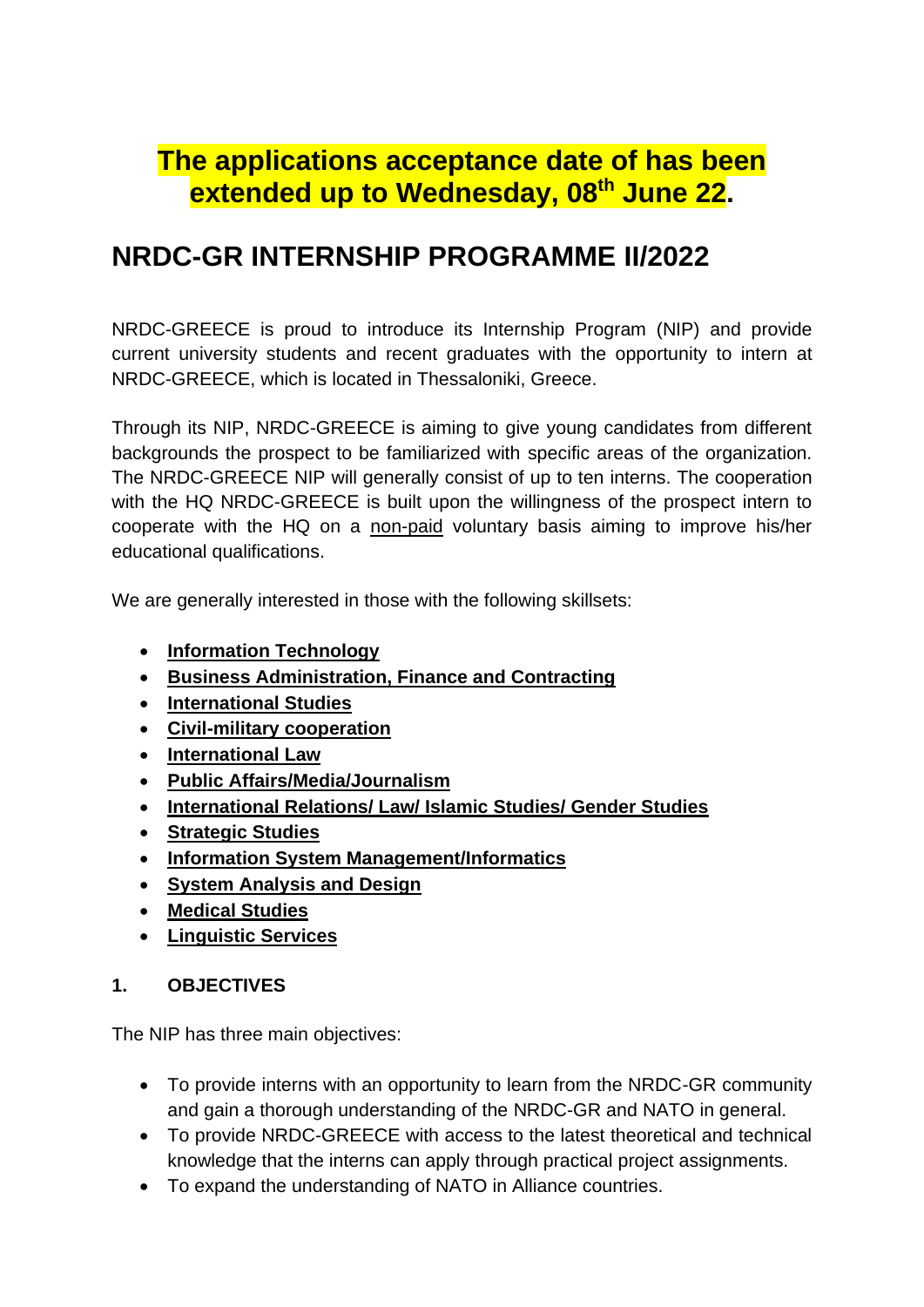## **2. PROCEDURES**

.

The NIP II/2022 is going to start in October 2022

Following an internal assessment of specific projects proposed by Branches specifying duties and responsibilities for prospective interns, the NIP is bi-annually announced by the HQ NRDC-GREECE homepage and/or social media.

Internship applications must be submitted using the enclosed application form. The candidates CV must be attached to the application form, including their language and academic certificates. In addition, all interns have to submit a short motivation letter/essay, providing details on the motivation for an internship at NRDC-GREECE and on the expectations during the internship.

Following an initial screening by the HQ NRDC-GREECE NIP coordinators, verifying that applicants meet the required criteria for the NIP and ensuring a balanced distribution of the interns among NATO nations, the applications are going to be circulated among and assessed by the requesting Divisions/Branches, prior to the final decision making.

**The selection for the NIP II/2022 will be made early June 2022**. Once the selection has been made, all applicants will be informed accordingly. Applicants selected, will coordinate with the NIP coordinators the start date of the internship period, taking into account the HQ NRDC-GREECE needs, the availability of the selected candidate and the security requirements.

### **3. CANDIDATES**

The NIP is focusing on highly motivated candidates from a wide variety of disciplines including political science, international relations, security studies, law, economics, engineering, logistics, human resources, financial administration and management, accounting/auditing, information technology, language service, journalism, media communications and other relevant areas.

The NIP will be limited to up to ten interns per NIP, will last up to **six months** and for the following cases:

- **Internship program, as part of, or complementary to, a university degree program as arranged by the intern with his/her university (program starts in September)**
- **Internship program for, in principle, recent graduates at the Bachelor/Baccalaureate level, who are interested in a specific project**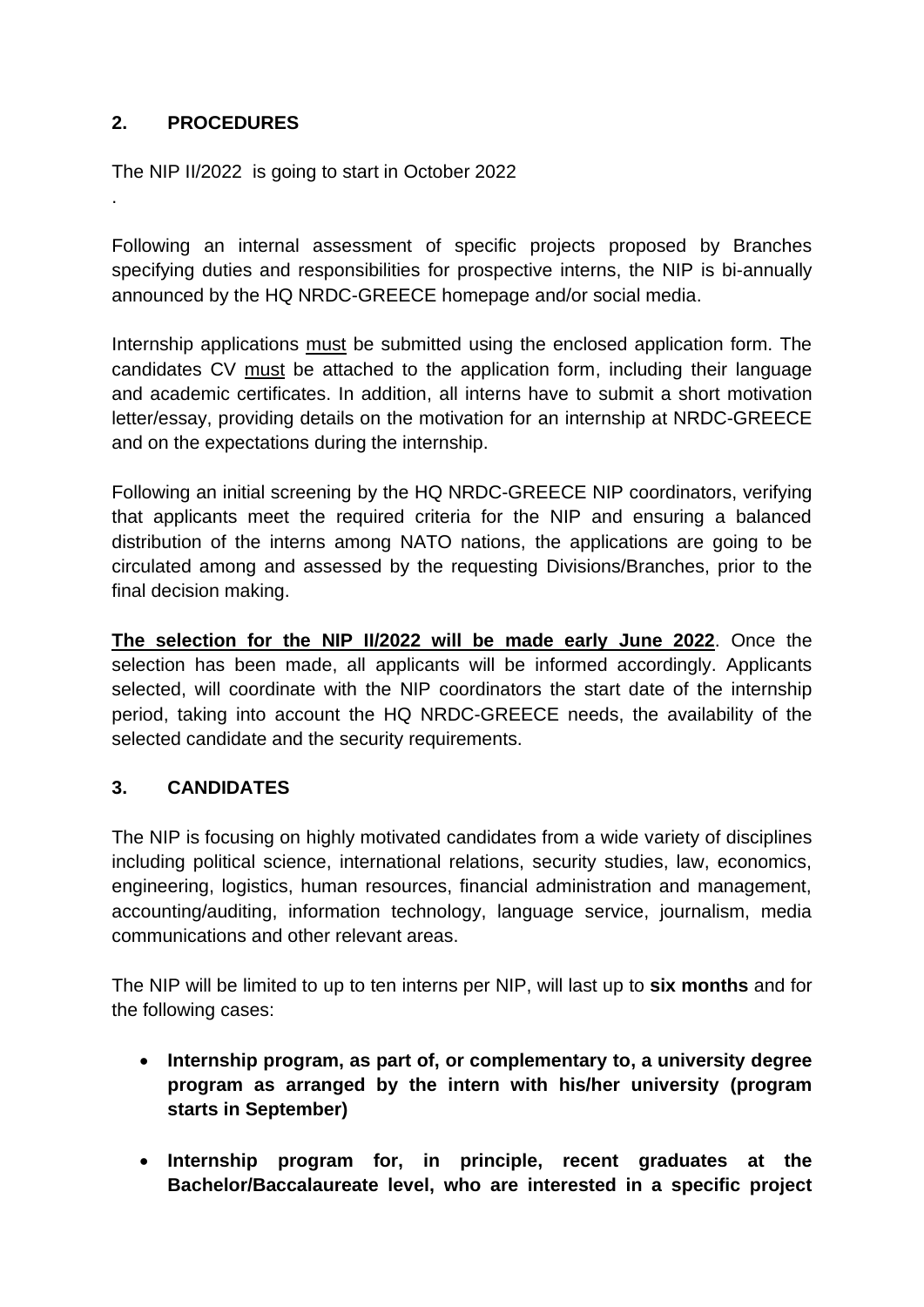**that could support a Master's program as arranged by the intern with his/her university.**

• **Internship program for recent graduates of a Master or PhD program who are looking for experience in an international environment as a first step to an international career.** 

# **The calls for applications for the NIP II/2022 will close on Tuesday, 31 May 2021**.

Applications received after the mentioned date won't generally be accepted.

As there are two calls for applications per year with two starting dates, in January or in October, all applicants have to specify the desired period of your internship being January or October; nonetheless and in order to support your needs, also other preferred starting dates can generally be accommodated and will be decided on a case-by-case basis.

### **4. ELIGIBILITY CRITERIA**

To qualify for an internship, the applicant must meet the following eligibility criteria:

- All applicants for an internship must be citizens of a **NATO member Nation**.
- All applicants must be proficient in the use of the English language.
- All applicants must have at least two years of successful university studies or equivalent.
- The program is open to current students or recent graduates (degree obtained within the last 18 months)

Only applications fulfilling the eligibility criteria will be taken into consideration. The others will be rejected automatically.

#### **5. CONDITIONS OF INTERNSHIP**

The internship is provided on a **voluntarily basis and it is unfunded**. Arrangements for travel and accommodation and living expenses are intern's responsibility. Additionally, interns are required to be insured for social security and health care and they should meet on their own responsibility any requirements for student visa and residence permit in Greece.

#### **6. APPLICATION FORM**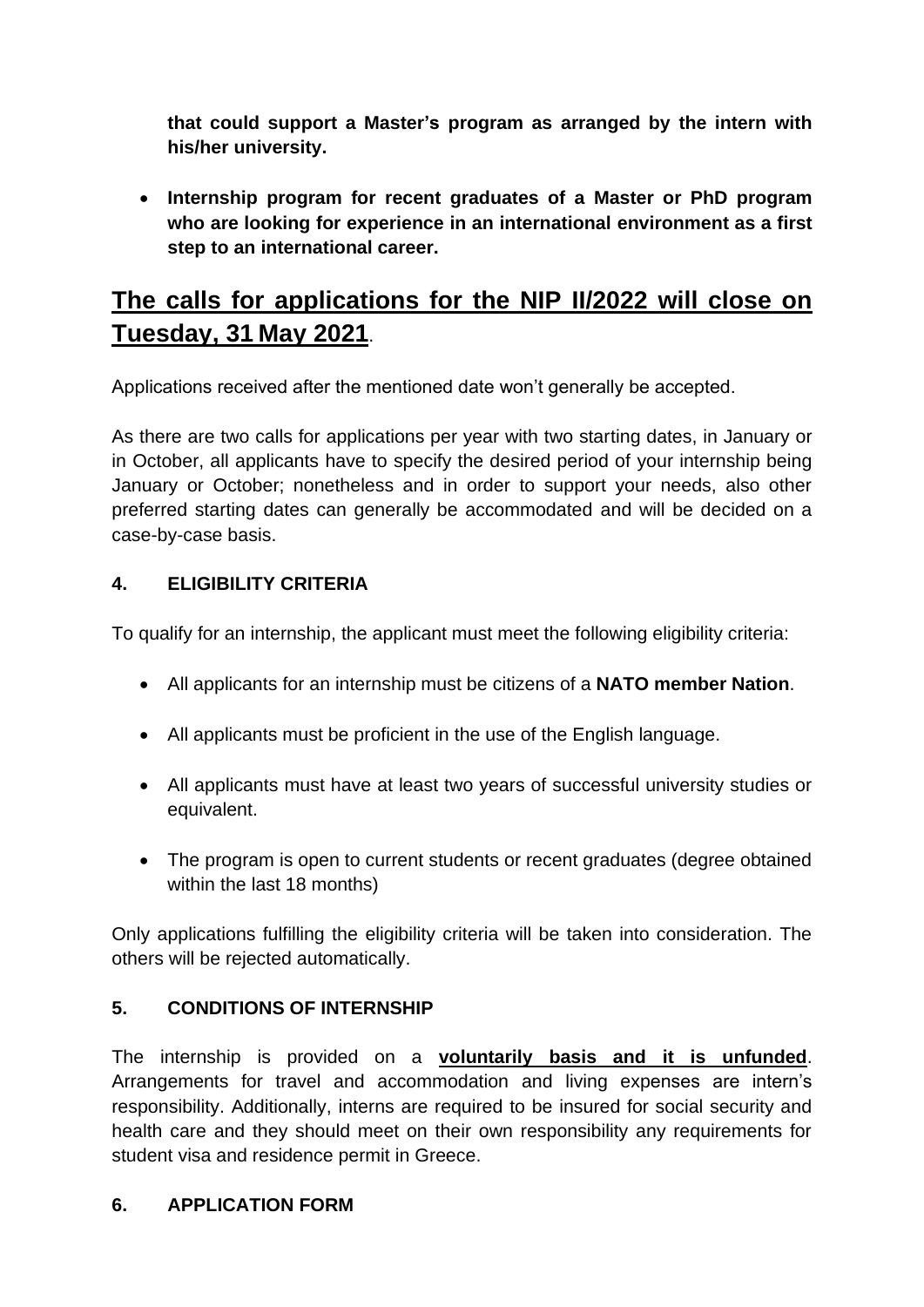Only applications completed in accordance with the following instructions will be taken into consideration. The others will be rejected automatically.

Please attach a **CV**, a **short motivation letter/essay**, explaining and giving details about your motivation in applying for an internship at NRDC-GREECE and **respected certifications** (language, graduations etc.)

If you notice a mistake after you have submitted your application, please submit your application once again. Only the latest version of your application will be taken into consideration during the selection process.

Due to server restrictions, the size of your mail(s) **has to be less than 6 MB**; sending your application with all attachments in several mails is feasible and will be fully taken into consideration.

### **7. SECURITY CLEARANCE**

Interns must possess a valid **NATO Personnel Security Clearance Certificate**  (**PSCC**), with NATO SECRET classification.

The delivery of the **PSCC** to the HQ Security Office of NRDC-GR upon arrival is **mandatory.** Further advice and support for the PSCC request will be provided, once an applicant has been selected as intern.

Be aware that the overall procedure requires up to three months period of time.

#### **8. CONTACTS**

For further information on the NIP please contact us:

NATO Rapid Deployable Corps Greece G1 Branch/ NIP Coordinator Tel: +302310882619 Pedion Areos Camp Thessaloniki Greece

> Please send your **application for the NIP II/2022,**  starting in October 2022**, no later than Wednesday, 08 June 2022** to the following mail:

# **nrdcgr-internship@hrfl.grc.nato.int**